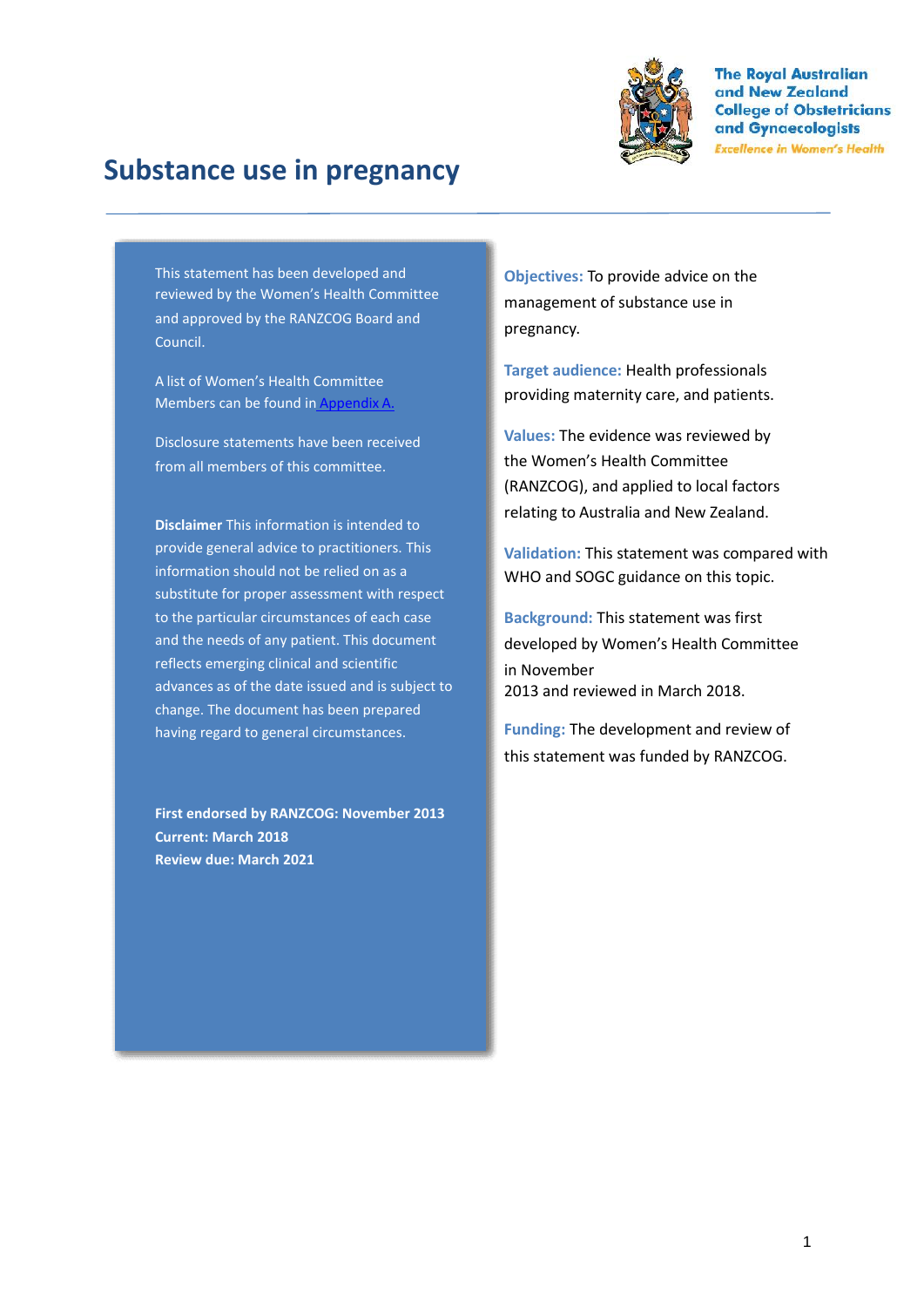## **Table of contents**

| 1. |                                                                                 |  |
|----|---------------------------------------------------------------------------------|--|
| 2. |                                                                                 |  |
| 3. |                                                                                 |  |
|    |                                                                                 |  |
|    |                                                                                 |  |
|    |                                                                                 |  |
|    |                                                                                 |  |
|    |                                                                                 |  |
|    |                                                                                 |  |
|    |                                                                                 |  |
| 4. |                                                                                 |  |
|    |                                                                                 |  |
|    |                                                                                 |  |
|    |                                                                                 |  |
|    |                                                                                 |  |
|    |                                                                                 |  |
|    |                                                                                 |  |
|    |                                                                                 |  |
| 5. |                                                                                 |  |
| 6. |                                                                                 |  |
| 7. |                                                                                 |  |
| 8. |                                                                                 |  |
| 9. |                                                                                 |  |
|    |                                                                                 |  |
|    |                                                                                 |  |
|    | Appendix B Overview of the development and review process for this statement 15 |  |
|    |                                                                                 |  |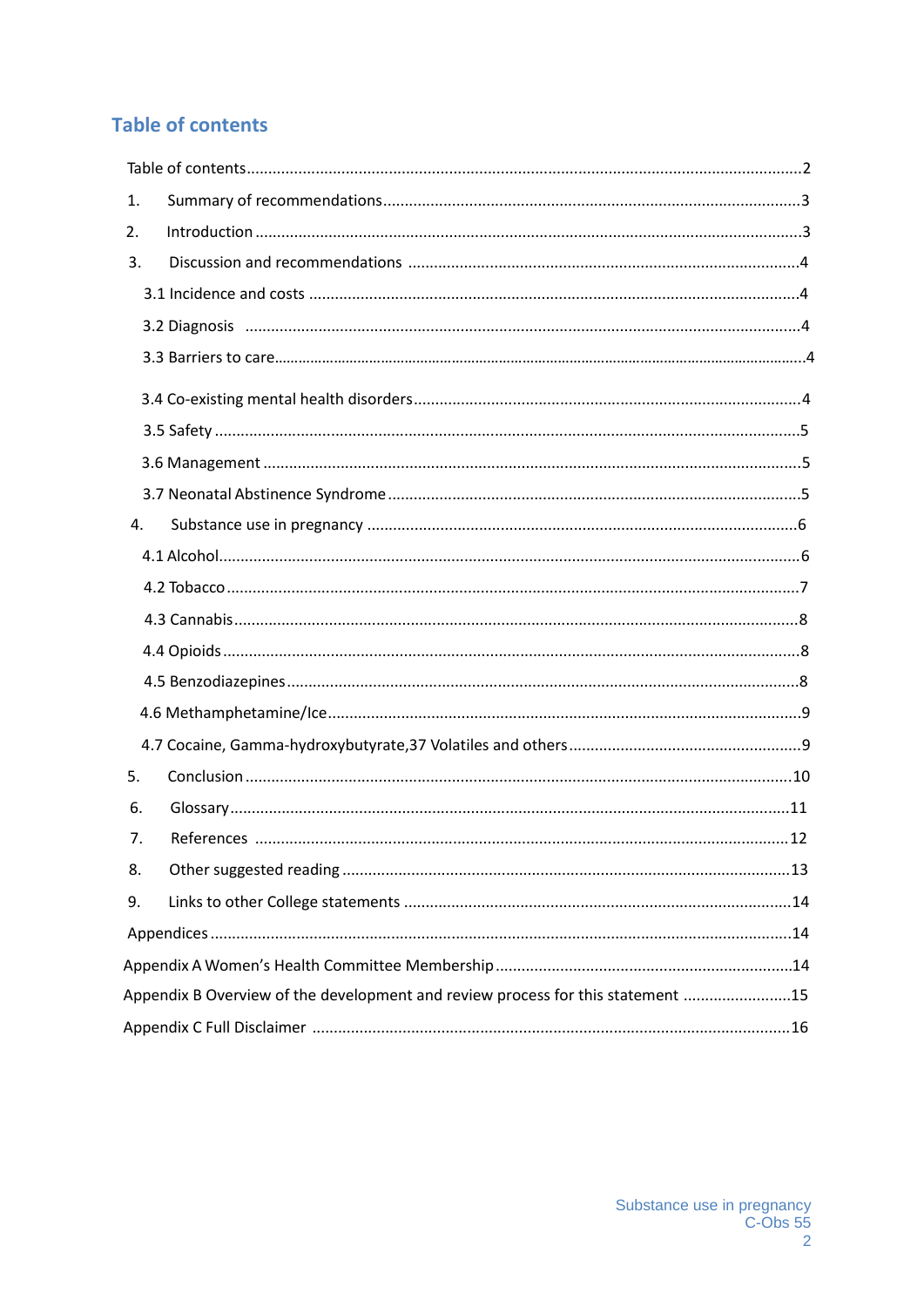## **1. Summary of recommendations**

| <b>Recommendation 1</b>                                                                                                                                                                                                                                          | <b>Grade</b>                      |  |  |  |  |
|------------------------------------------------------------------------------------------------------------------------------------------------------------------------------------------------------------------------------------------------------------------|-----------------------------------|--|--|--|--|
| A verbal screen should be undertaken to identify substance use.<br>If identified, sensitive counselling and referral to an appropriate<br>multidisciplinary drug and alcohol management program should<br>be undertaken.                                         | Consensus-based<br>recommendation |  |  |  |  |
| <b>Recommendation 2</b>                                                                                                                                                                                                                                          | <b>Grade</b>                      |  |  |  |  |
| Concurrent referral to a perinatal mental health service may also<br>be indicated on history and or depression inventory score and, if<br>indicated, to a women's mental health service.                                                                         | Consensus-based<br>recommendation |  |  |  |  |
| <b>Recommendation 3</b>                                                                                                                                                                                                                                          | <b>Grade</b>                      |  |  |  |  |
| If potentially harmful alcohol use is suspected, the T-ace screening<br>tool may be used. <sup>1</sup><br>Where there is evidence of pathological drinking behaviour,<br>involvement of a drug and alcohol specialist in counselling and<br>care is appropriate. | Consensus-based<br>recommendation |  |  |  |  |
| <b>Recommendation 4</b>                                                                                                                                                                                                                                          | <b>Grade</b>                      |  |  |  |  |
| There should be involvement of a multidisciplinary team<br>where substance or alcohol use is known or suspected.                                                                                                                                                 | Consensus-based<br>recommendation |  |  |  |  |
| <b>Recommendation 5</b>                                                                                                                                                                                                                                          | <b>Grade</b>                      |  |  |  |  |
| Where appropriate, pregnant women with identified<br>substance use should be re-screened for blood borne viruses,<br>Hepatitis B, Hepatitis C and HIV later in pregnancy.                                                                                        | Consensus-based<br>recommendation |  |  |  |  |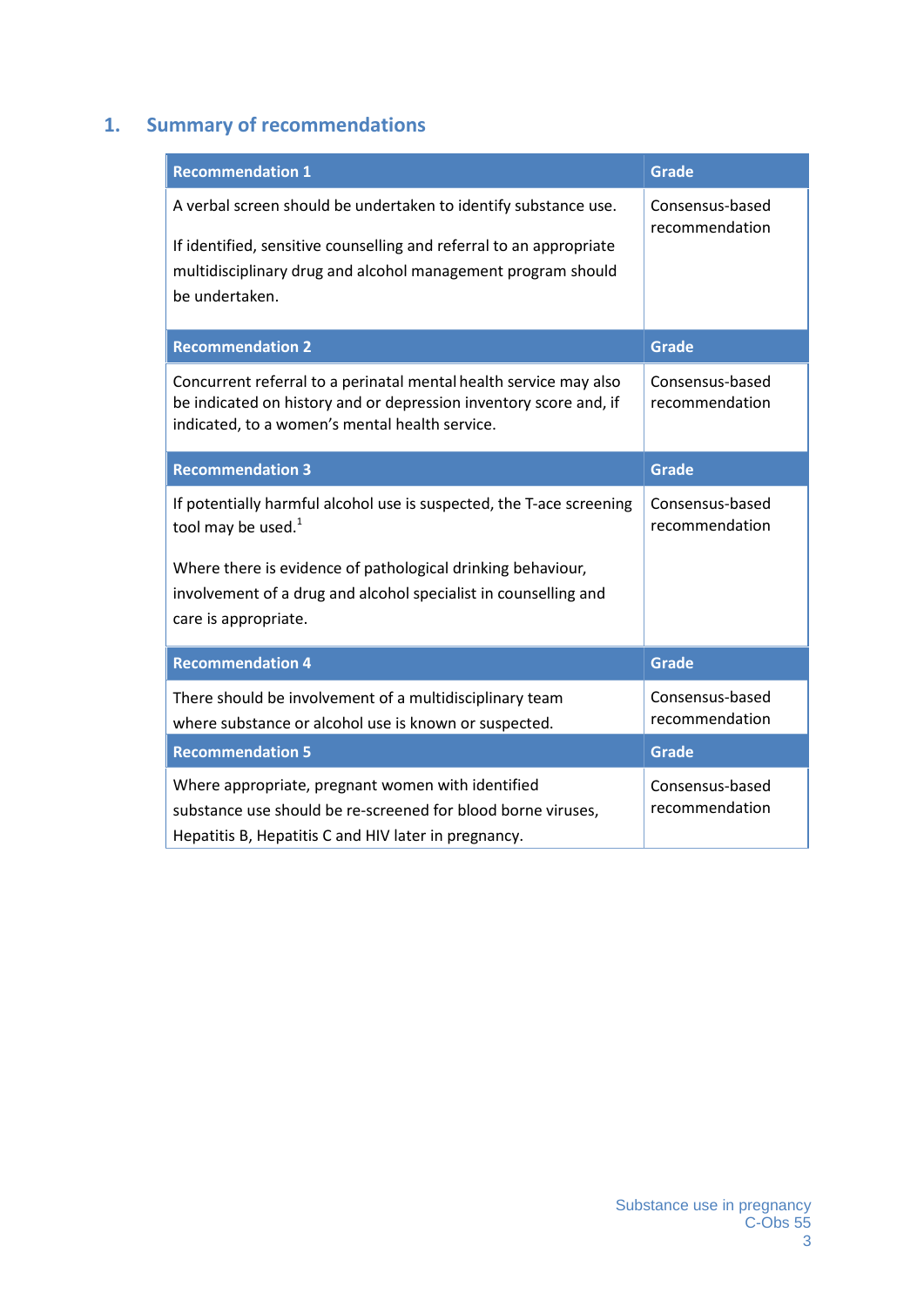## **2. Introduction**

Substance use in pregnancy is a common and important issue in maternity care. The use of tobacco and alcohol are common, but the use of cannabis, opioid analgesics, heroin, amphetamines and newer "synthetic" drugs are also important. The simultaneous use of several drugs ('polysubstance use') is a common phenomenon. Patterns of substance use before pregnancy are important considerations, as such use commonly carries into pregnancy.<sup>2, 3</sup> There are also recognised differences between urban, rural, and remote populations in both Australia and New Zealand.<sup>4</sup>

Substance use is associated not only with adverse pregnancy outcomes, but with a cascade of health, legal, social, and financial problems that adversely affect the welfare of the mother and child. For these reasons, broad psychosocial assessment is necessary to understand the reasons<sup>5</sup> for the woman's substance use, helping allow these to be addressed.

## **3. Discussion and recommendations**

#### **3.1 Incidence and costs**

The incidence of substance use in pregnancy differs among populations.<sup>2</sup> The economic cost of the increased incidence of preterm birth and small for dates neonates associated with substance use in pregnancy<sup>6</sup> is considerable.

#### **3.2 Diagnosis**

Substance use may be identified through antenatal screening.<sup>7</sup> If identified, sensitive counselling and referral to an appropriate multidisciplinary drug and alcohol management program should be undertaken. Concurrent referral to a perinatal mental health service may also be indicated on history and or <u>a</u> depression inventory score.<sup>8</sup> If potentially harmful alcohol use is suspected, the T-ace<sup>9</sup> questionnaire may be used.

Multidisciplinary teams can better respond to crisis and help obtain secure accommodation, basic necessities and legal support. Education, empathy, counselling and ongoing support that is nonjudgemental, respectful and culturally sensitive should be available to all pregnant women with drug dependency. If there is no disclosure of drug dependency, the diagnosis should be considered in certain clinical settings.

#### **3.3 Barriers to care**

Pregnant women with substance use disorders may be deterred by shame and fear of the judgemental remarks of others, or by a lack of access to services that are acceptable. The cost of health services including antenatal care can be prohibitive.

Inappropriate environments such as an emergency department or an inpatient ward lacking privacy inhibit the disclosure of substance use as this is usually only discussed in a supportive environment.

#### **3.4 Co-existing mental health disorders**

Anxiety and depression, bipolar disorder, schizophrenia or personality disorders may<sup>10</sup> contribute to substance use in pregnancy, or may be the effect<sup>5</sup> of substance use. If a mental health disorder<sup>11</sup> is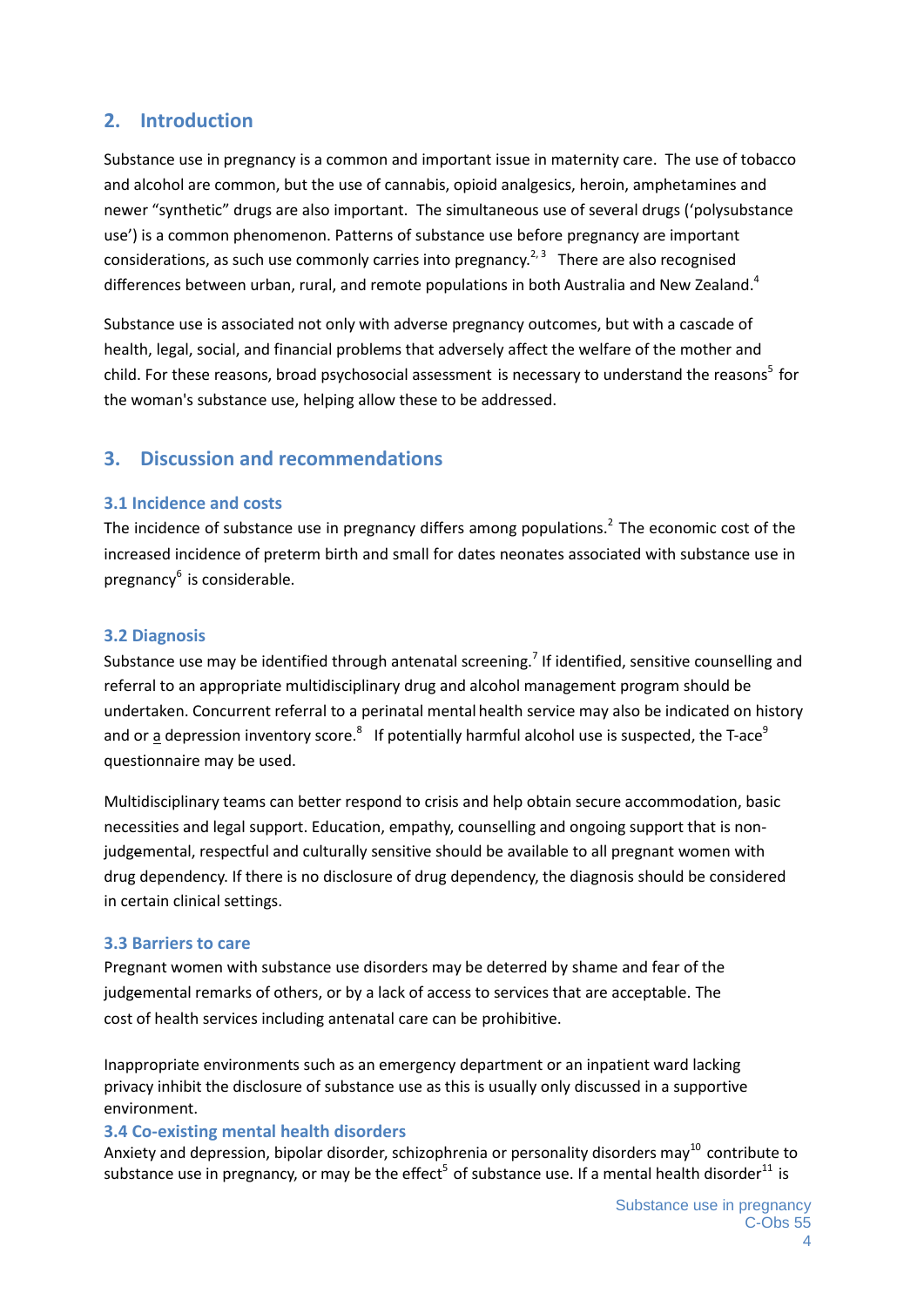suspected, referral to a mental health service, $^8$  liaison psychiatrist, or community mental health service should be undertaken. Consent must be obtained before contacting other care providers.

#### **3.5 Safety**

Threatened or actual violence to other persons in the health care facility is managed by zero tolerance and involvement of Security Services or Police. A Treatment Contract may be helpful. Exclusion from the health care facility may rarely be required as a temporary measure.

#### **3.6 Management**

The following specialised modules of care may be undertaken as deemed appropriate:

- 1. Treatment of withdrawal, including pharmacotherapy.
- 2. Provision of information about substance use, and encouragement to participate in decisions about care.
- 3. Involvement of the partner, family, the extended family and community according to the woman's preference and available supports.
- 4. Medical, mental health, psychosocial, pregnancy, and drug and alcohol management, and care of co-morbidities.
- 5. Pre-birth child protection notification to be made.
- 6. Links to community or Indigenous health, mental health, drug and alcohol support services, midwifery and or neonatal nursing services, outreach services, general practitioner or Flying Doctor services should be established and maintained.
- 7. Pre- birth liaison with paediatric colleagues to provide early counselling for parents of possible outcomes for baby
- 8. Management of Neonatal Abstinence Syndrome if this occurs.
- 9. Information, counselling and support are provided to minimise the incidence of relapse.
- 10. Appropriate follow-up arrangements are made for both mother and baby.

#### **3.7 Neonatal Abstinence Syndrome**

Monitoring of the neonate is recommended, with neonatal abstinence syndrome scoring according to the appropriate guidelines. The neonate of a woman with substance use disorder may develop signs of withdrawal, usually within the first week of life. Opioids, alcohol, cannabis, benzodiazepines, amphetamines and antidepressants are most commonly implicated. The effect on the neonate depends on the substance used, the amount, duration, maternal renal and hepatic function and whether full-term or preterm.<sup>12</sup>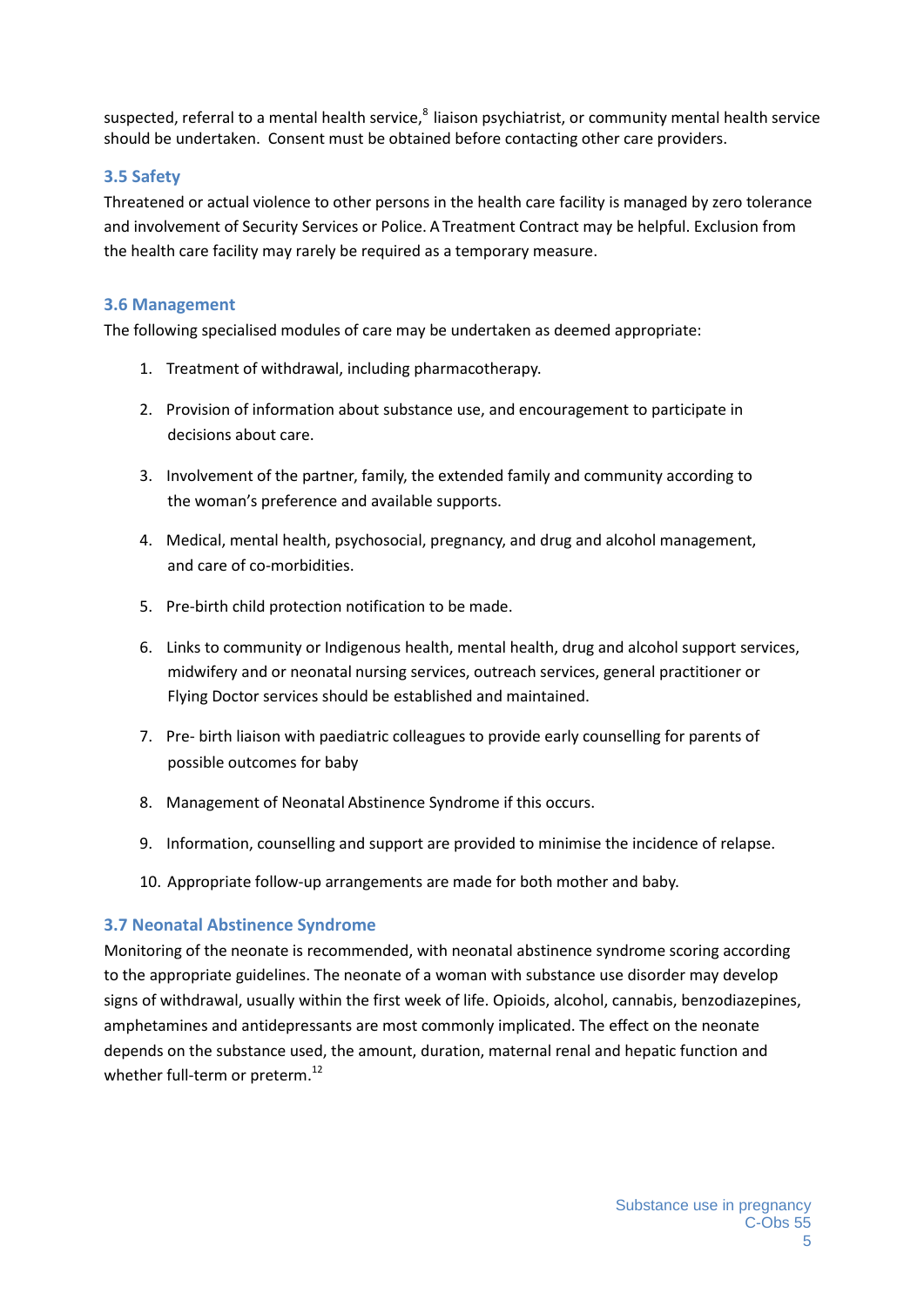### **4. Substance use in pregnancy**

#### **4.1 Alcohol**

Use of alcohol in pregnancy is common.<sup>13</sup> Less than 1% of women report alcohol use in pregnancy to maternity care givers, but population surveys show that one third drink some alcohol during pregnancy, commonly in the setting of an unplanned pregnancy $^{14}$  and two thirds drink some alcohol during lactation.<sup>2</sup> Alcohol is a teratogen. The sensitivity of the fetus to the adverse effects of alcohol varies between women, and between different stages of gestation. Internationally, there is no consensus on a safe level of alcohol use during pregnancy and while breast feeding.

Alcohol consumption in pregnancy can have differing effects upon the fetus, including lifelong problems such as the Fetal Alcohol Spectrum Disorder. The impact and nature of this can be related to both the amount of alcohol consumed and to when in the pregnancy it was consumed.

Heavy alcohol consumption in pregnancy can lead to the development of the Fetal Alcohol Syndrome, which can result in varying degrees of neurodevelopmental and intellectual impairment and can include facial dysmorphic changes.<sup>15</sup>

Systematic review of the evidence for low to moderate alcohol intake<sup>16</sup> shows that fetal damage is dose-related. Drinking lesser amounts regularly, or partaking in episodes of binge drinking, can result in lesser forms of problems seen within the Fetal Alcohol Syndrome, including physical, mental and behavioural problems which can be lifelong. These risks are likely to be greater the more alcohol that is consumed.

The effects of low levels of alcohol consumption are difficult to ascertain with few good quality studies available. It is not possible to say that drinking low levels of alcohol causes no risk to the fetus, although if a woman has consumed low levels of alcohol early in her pregnancy, she should be reassured that the risk of harm to her fetus is very small.

One study<sup>17</sup> showed an increase in child behavioural problems following moderate antenatal alcohol intake, and the CMO Alcohol Guidelines Review<sup>18</sup> suggested that the risks of low birth weight, preterm birth and intrauterine growth restriction were higher if the mother drank low levels of alcohol regularly, and increased the more that was consumed.

Given that low levels of drinking may have a harmful effect upon the fetus, the safest and best advice is not to drink alcohol at all during the pregnancy.

Dependence can be assessed with an alcohol withdrawal scale.<sup>19</sup> With heavy alcohol use, thiamine 100mg daily (preferably by intramuscular or intravenous injection) should be considered.<sup>20</sup>

If a woman accepts the advice to cease drinking alcohol, inpatient treatment, or outpatient support may be arranged according to circumstances.

Follow-up care and ongoing support are required. $^{21}$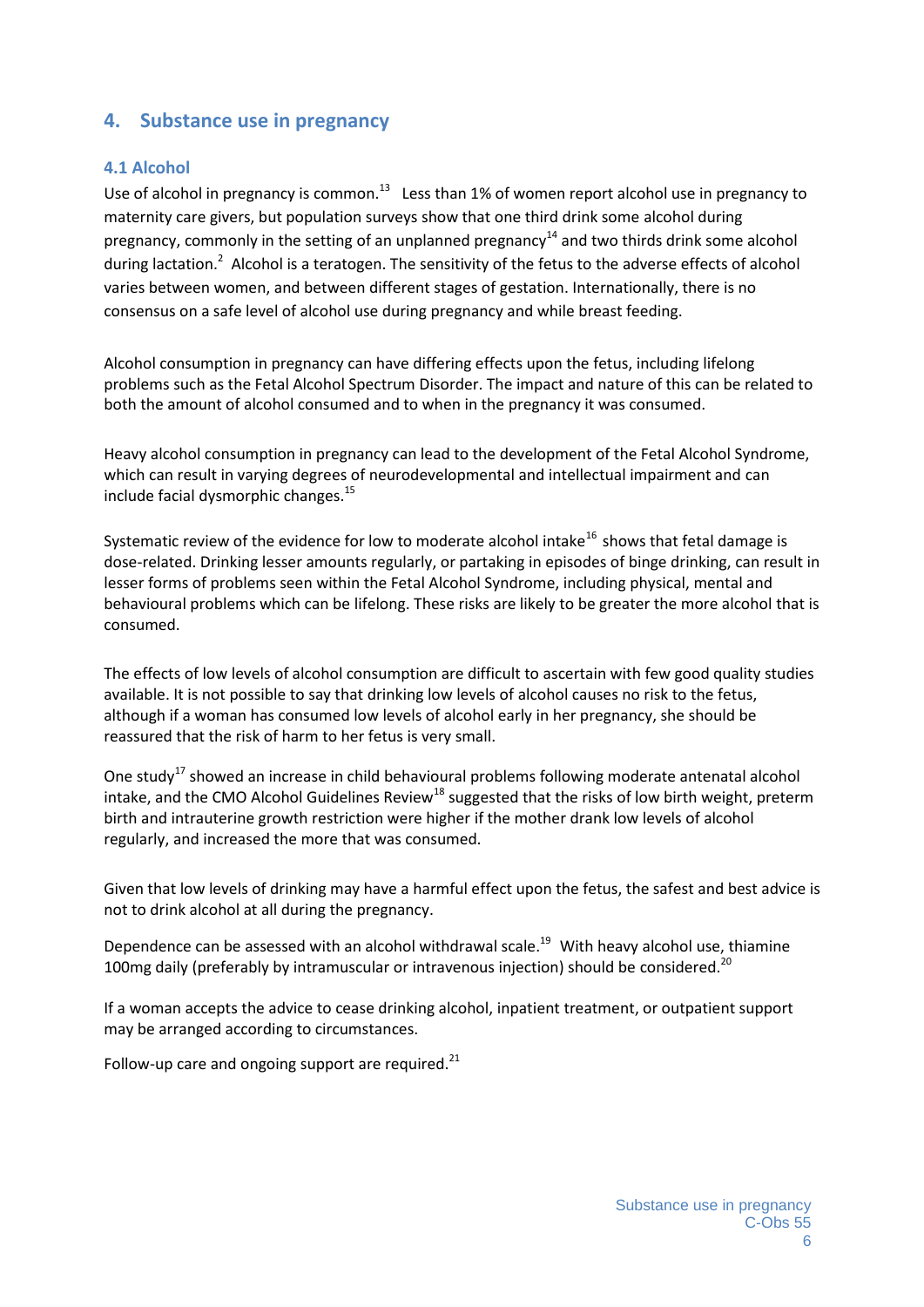#### **4.2 Tobacco**

Smoking during pregnancy is harmful to both the mother and fetus. The 2002 United States Linked Birth/Infant Death Data Set reveals that it remains one of the most prevalent preventable causes of infant death and illness.<sup>22</sup>

In 2010, 11.7% of Australian women smoked during some or all of their pregnancy. In the period before they knew they were pregnant, 11.7% of pregnant women smoked and 7.7% reported that they smoked after they knew they were pregnant. The likelihood of smoking during pregnancy was higher among teenagers, women in disadvantaged circumstances and Indigenous women.<sup>23</sup>

Many of the constituents of cigarette smoke are potentially toxic to the developing fetus, including lead, nicotine, cotinine, cyanide, cadmium, mercury, carbon monoxide and polycyclic aromatic hydrocarbons (PAHs).

Carbon monoxide leads to potential hypoxic changes by binding to the haemoglobin molecule. Cadmium, a carcinogen, accumulates in the placenta and has been detected in umbilical cord blood, and is associated with a reduction in fetal capillary volume. Nicotine has been found in fetal blood, amniotic fluid and breast milk.<sup>24</sup>

Smoking disturbs the development of the placenta, potentially disrupting the implantation process and interfering with the transformation of the uterine spiral arteries. Studies show thickening of the villous membrane of the placenta in smokers, lessening the ability of the placenta to function. Nicotine also impairs amino acid transport across the placenta. These changes increase the risk of intrauterine fetal growth restriction and preterm birth.<sup>24</sup>

Other pregnancy complications associated with smoking include: spontaneous abortion, ectopic pregnancy, placental abruption, and premature rupture of the membranes all of which contribute to an increased risk of preterm delivery and neonatal morbidity and mortality. Non-disclosure of smoking in pregnancy is widespread. Disclosure is improved by asking "do you smoke the same as before you were pregnant?" or "do you smoke less since you found out you were pregnant?", or "do you smoke occasionally?" compared to "do you smoke?".<sup>25</sup> Counselling, nicotine patches,<sup>26</sup> and telephone support services have been shown to be effective in reducing the incidence of smoking.<sup>27</sup>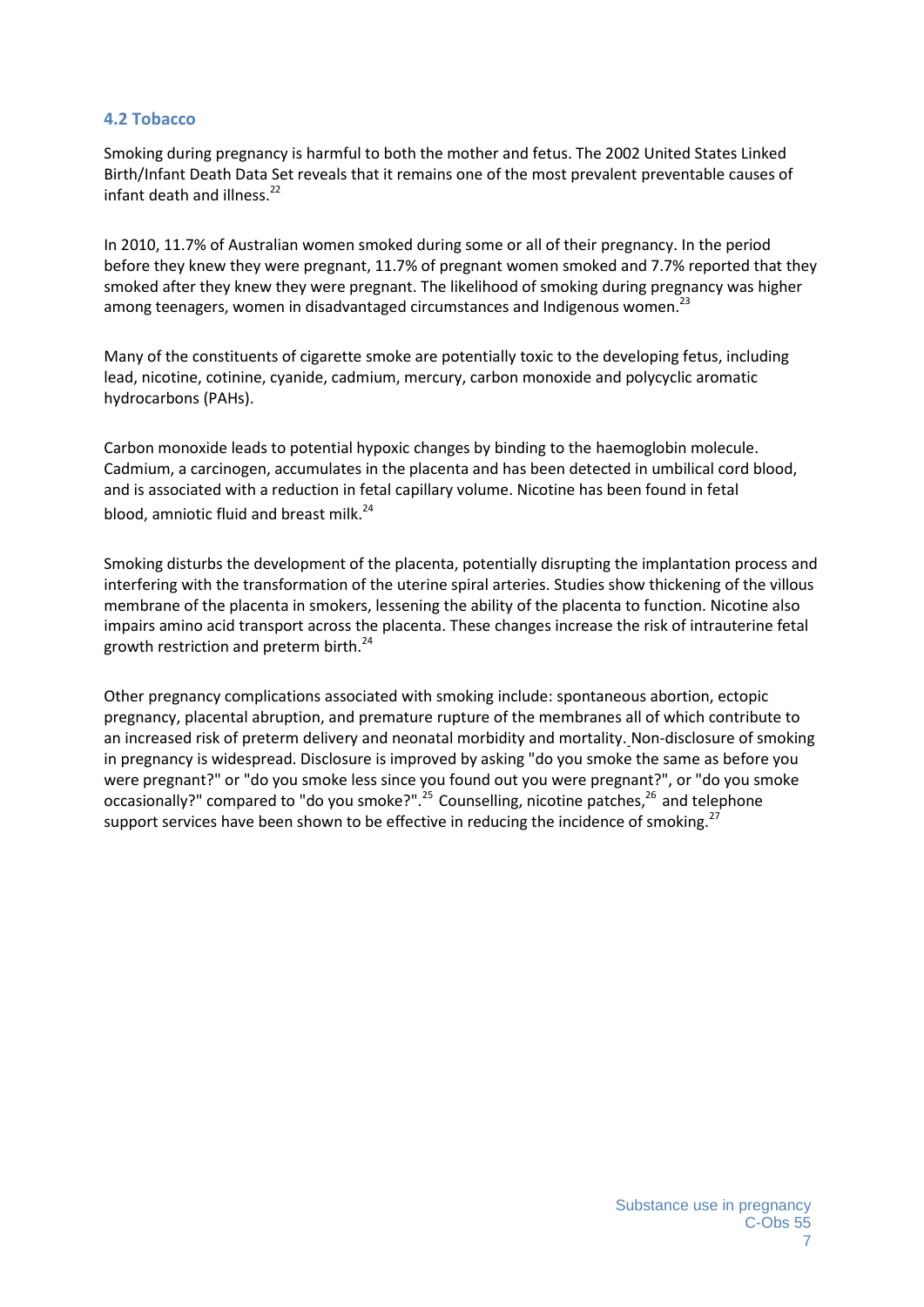#### **4.3 Cannabis**

There are no national population-based studies and few evidence-based studies on the effects or the management<sup>28</sup> of cannabis use<sup>29</sup> in pregnancy or lactation. The self-reported prevalence of cannabis use during pregnancy ranges from 2% to 5% in most studies. Cannabinoids, which are absorbed from the lungs when smoked or from the gastrointestinal tract when ingested, mediate the effects of cannabis. Tetrahydrocannabinol (THC) is a small molecule that is distributed rapidly to the brain and fat. Metabolized by the liver, the half-life of THC varies from 20–36 hours in occasional users to 4–5 days in heavy users and may require up to 30 days for complete excretion. In animal models, THC crossed the placenta, producing fetal plasma levels that were approximately 10% of maternal levels after acute exposure. Significantly higher fetal concentrations were observed after repetitive exposures.<sup>30</sup>

It can difficult to be certain about the specific effects of cannabis on pregnancy and the developing fetus, partly because those who use it often use other drugs as well, including tobacco, alcohol, or other illicit drugs. Cannabis smoke contains many of the same respiratory disease-causing and carcinogenic toxins as tobacco smoke, often in concentrations several times greater than in tobacco smoke. Adverse socioeconomic conditions, such as poverty and malnutrition, may contribute to outcomes otherwise attributed to cannabis as well.

There is evidence of higher rates of cannabis use in more remote communities, causing financial hardship and an increased rate of mental health disorders including psychosis, depression and suicide.<sup>21</sup>

There is evidence of neurodevelopmental deficit or delay in the neonates and children of cannabis users in pregnancy and lactation, including cognitive deficit, visuospatial dysfunction, impulsivity, inattention and depression in children of women who have used cannabis in pregnancy or lactation.<sup>31</sup> Due to this, as well as the maternal and fetal exposure to the adverse effects of smoking, women who are pregnant or contemplating pregnancy should be encouraged to discontinue cannabis use.

#### **4.4 Opioids**

A small number of pregnant women use heroin, usually with other substances.<sup>2</sup> Use in conjunction with benzodiazepines, alcohol, analgesics, or antihistamines may cause respiratory depression and death. Oxycodone use occurs more frequently than heroin use in some areas. Substance dependency due to the use of opioid analgesics may occur. Opioid use in pregnancy affects the capacities for self-care and for safe parenting.

Counselling about intravenous substance use should include discussion of the hazards of transmission of blood borne viruses such as Hepatitis B, Hepatitis C, Human Immunodeficiency Virus, as well as the risk of bacterial endocarditis and local IV site infection. Rh and other atypical red cell antigens in contaminated syringes can cause isoimmunisation but fortunately it is uncommon.<sup>8</sup>

Dependent opioid users are managed with psychosocial support, pharmacotherapy<sup>32</sup> with methadone or buprenorphine (including appropriate dose escalation in pregnancy as needed), management of comorbidities and management of neonatal abstinence syndrome if this occurs.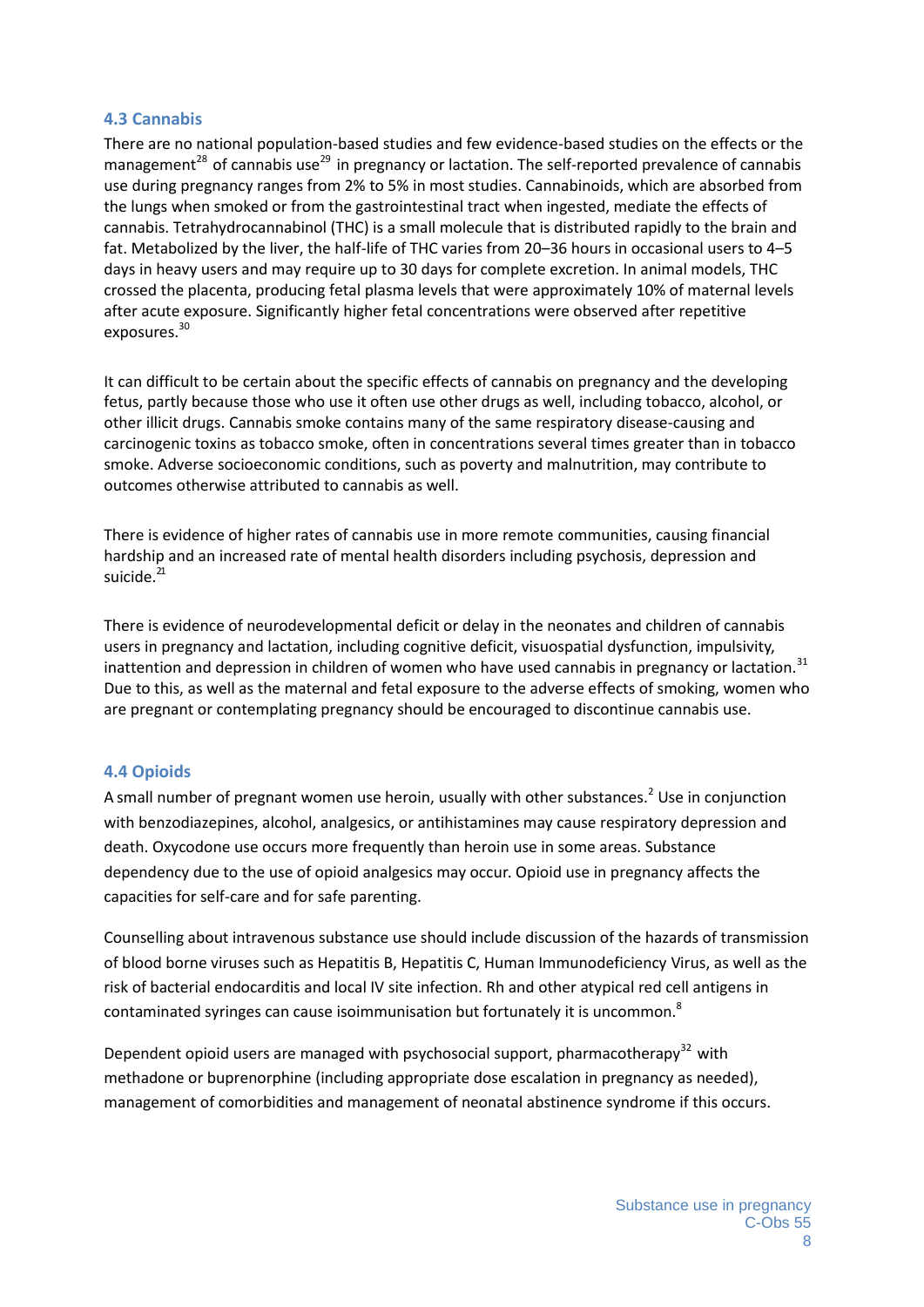#### **4.5 Benzodiazepines**

Benzodiazepines may be used in pregnancy to manage anxiety until other medicines take effect. They are not appropriate for long-term use because dependence occurs readily. Unprescribed use to manage hyperactivity associated with the use of stimulants may lead to dependence. There are no confirmed teratogenic effects, however benzodiazepines may cause respiratory depression and death if combined with alcohol or opioids.

Tolerance to benzodiazepines occurs and dependent users may require high doses until the problem is addressed. Benzodiazepine withdrawal syndrome mimics anxiety and panic attacks, and may lead to seizures.

Short-acting benzodiazepines more readily lead to dependency but have less direct effect on the neonate in breastfeeding mothers. Initial use may occur in opioid users when the opioid supply does not meet the woman's needs or when methadone doses are sub-therapeutic.

Long-acting benzodiazepines are more readily discontinued but may cause neonatal hypotonia.

#### **4.6 Methamphetamine/ Ice**

The incidence of methamphetamine use in pregnancy is likely to be increasing. This may have both maternal and neonatal consequences.<sup>33</sup> Studies on MA-exposed pregnancy outcomes have been limited because of retrospective measures of drug use, lack of control for confounding factors: other drug use, including tobacco; poverty; poor diet; and lack of prenatal care. One study by Wright *et al.* concluded that MA use during pregnancy was associated with a higher incidence of preterm birth and lower birth weight, especially if used continuously during pregnancy. They also concluded that stopping MA use at any time during pregnancy improved birth outcomes.<sup>34</sup>

MA use increases mental and physical activity producing tachycardia, arrhythmia and elevated body temperature. Long-term use may lead to mental health disorders including anxiety and depression, confusion, a tendency to violence and insomnia. The consequences of intravenous substance use described above apply. The neonate<sup>35</sup> or child of methamphetamine users in pregnancy may show long-term neurobehavioral disorders.

#### **4.7 Cocaine, Gamma-hydroxybutyrate,37 Volatiles and others**

These substances are used less frequently by pregnant women than alcohol, tobacco, opioids, benzodiazepines and methamphetamine.<sup>2</sup> Cocaine use in pregnancy may lead to placental abruption and fetal or neonatal cerebro-vascular events. Appropriate consultation or referral is recommended.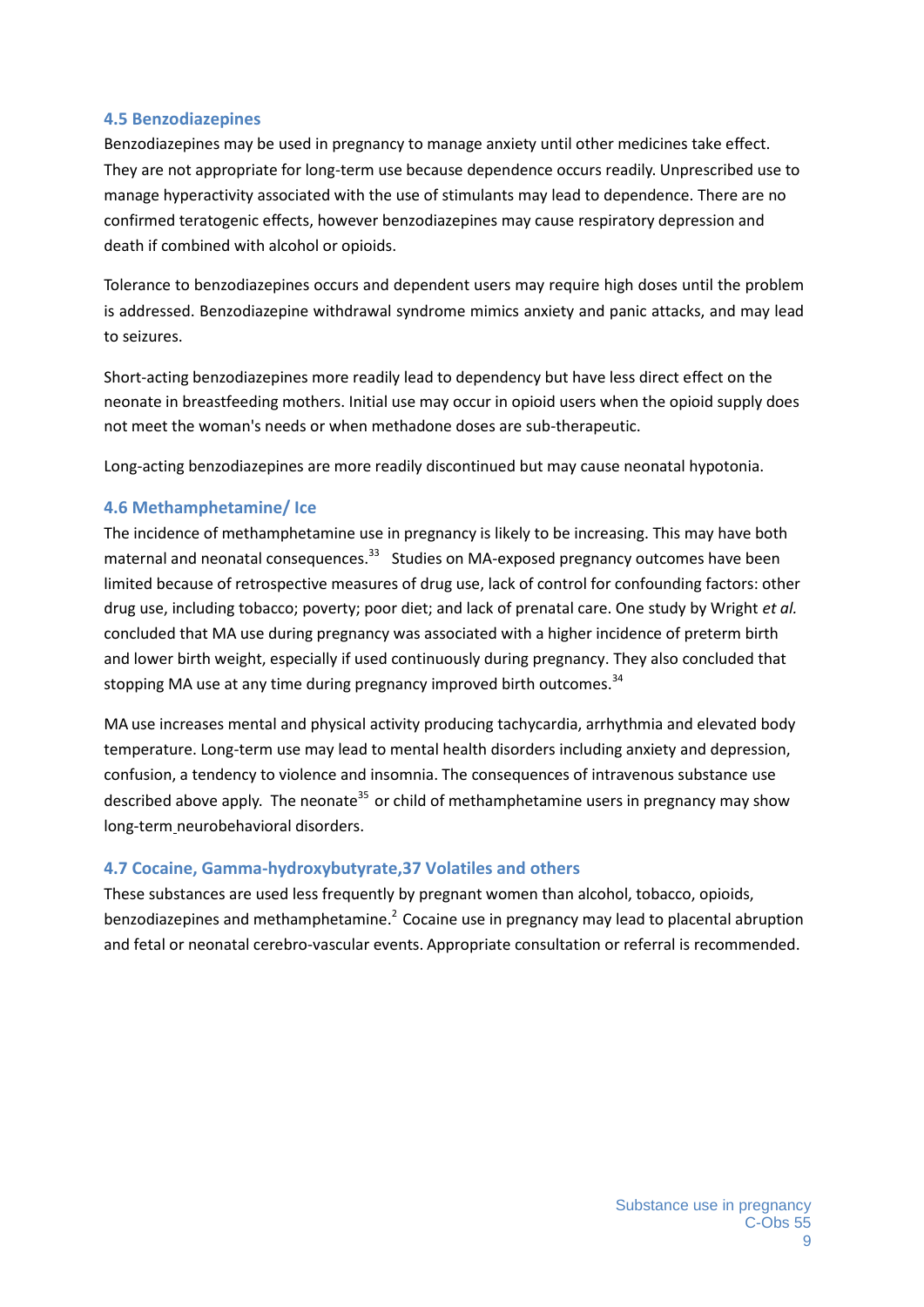## **5. Conclusion**

Substance use disorders have implications for pregnancy care, neonatal care, education, employment, social justice, relationships, physical and mental health, legislation and policing.

Research may be hampered by poor reporting, possible observer bias and by polysubstance use, leading to poor quality data.

Similar ethical constraints occur to those constraints which apply to the study of medicines in pregnancy and lactation and to the study of nutrition.

Despite these limitations, much can be done to improve women's health, mental health and pregnancy outcomes and to address the root cause of their substance use.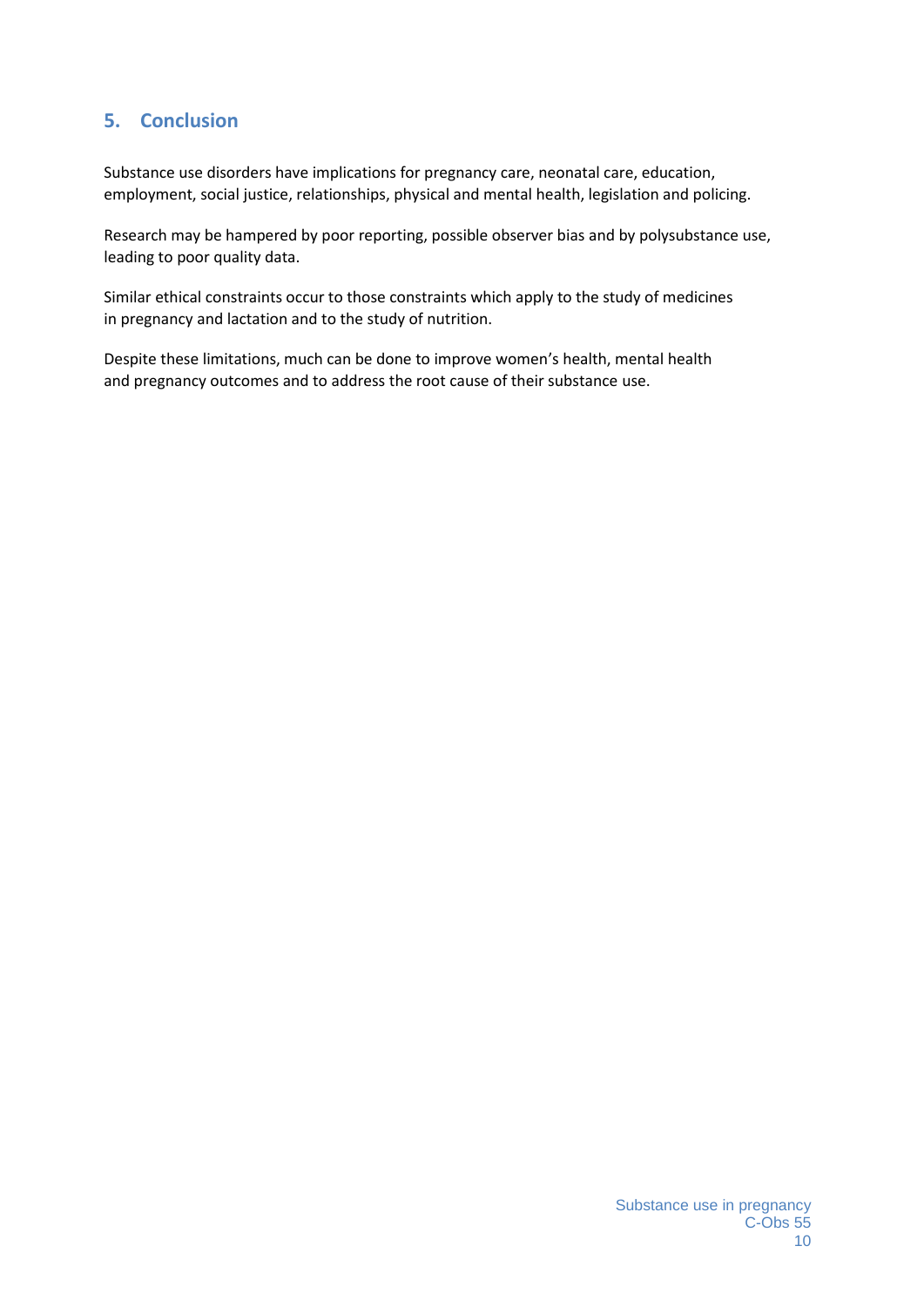## **6. Glossary**

Defined Vocabulary such as ICD-10 and HL 7<sup>36</sup> software allows integration of data between general maternity services, and specialised maternity services that provide care to women with substance use in pregnancy, and to neonatal and paediatric services, to facilitate outcome comparisons and longitudinal research studies.

*Substance [or Drug]* is a term which includes ethanol (alcohol), tobacco and any psychoactive substance, prescribed medicines (usually opioid analgesics, or benzodiazepines) and medicines prescribed for others which have been appropriated.

An ICD-10 'Harmful Use' diagnosis requires a pattern of substance use that is causing damage to health. The damage may be physical (e.g. hepatitis from self-administration of injected substances) or mental (e.g. depression secondary to heavy consumption of alcohol).

*An ICD 10 Dependence diagnosis* requires the presence of three or more indicators of alcohol or other substance dependence. These indicators are: a strong desire to take the substance; impaired control over substance use; the occurrence of a withdrawal syndrome on ceasing or reducing use; tolerance to the syndrome on ceasing or reducing use; tolerance to the effects of alcohol or other substances, as indicated by needing larger doses to achieve the desired psychological effect; obtaining, using and recovering from alcohol or other substances take up a disproportionate amount of the user's time; and the user continues to drink alcohol or to take other substances despite associated problems. The problem should have been experienced for at least one month during the previous year to qualify for a diagnosis.

'Withdrawal' means any physical or mental symptoms which are precipitated by ceasing substance use, possibly due to inability to obtain further supplies of the substance of dependence.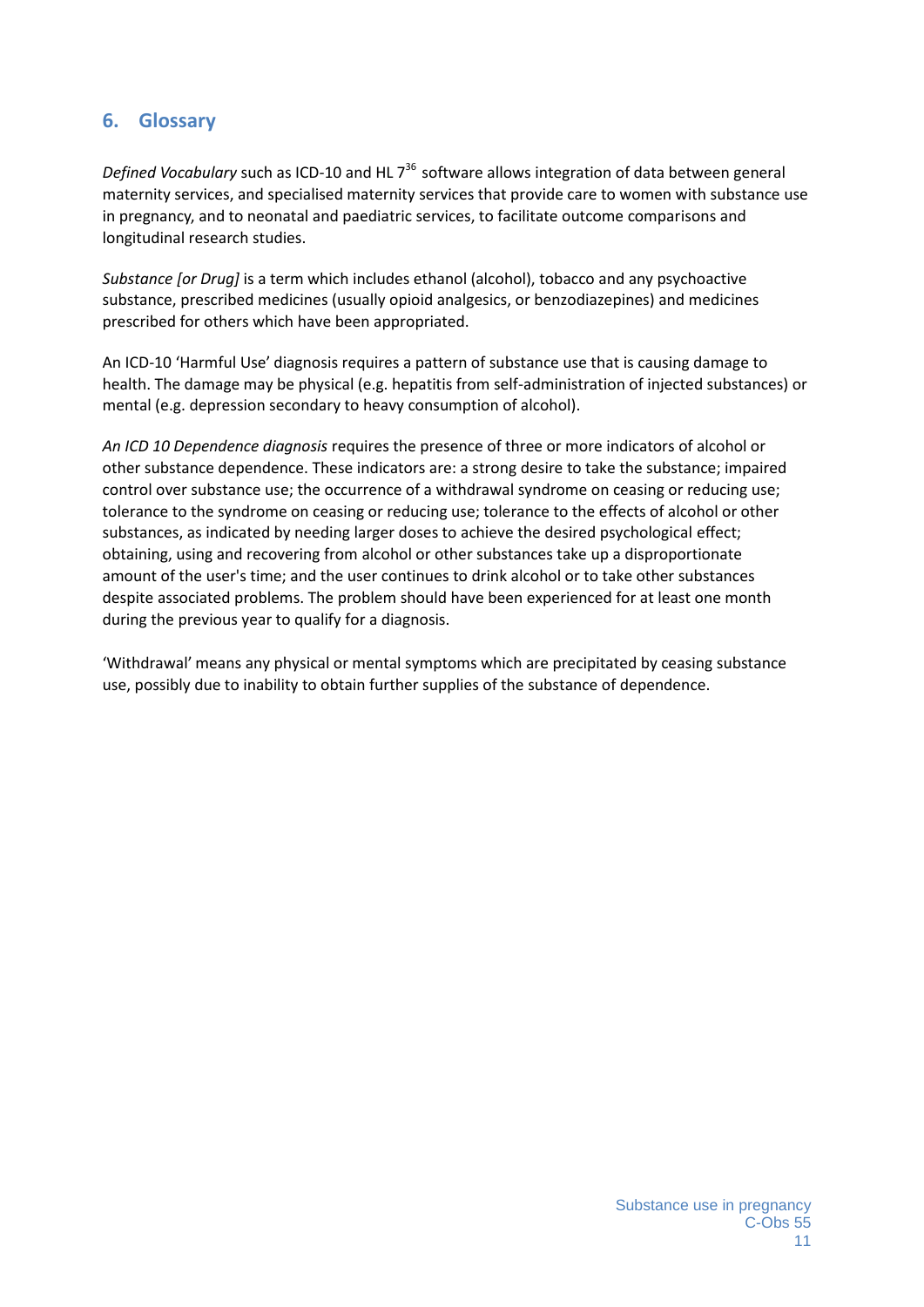## **7. References**

- 1. T-ACE Screening Tool. Cited 11 Mrch 2018. Available from: https://www.mirecc.va.gov/visn22/T-ACE\_alcohol\_screen.pdf.
- 2. Australian Institute of Health and Welfare (AIHW). National Drug Strategy Household Survey report. Drug statistics series no. 25. 2010;Cat. no. PHE 145.
- 3. Mental Health and Drug and Alcohol Office. NSW Health Review of Substance Use in Pregnancy Services. September 2009. Report No.: 1.
- 4. Jones CZ, X. Dempsey, K. Schwarz, N. and Guthridge, S. The Health and Wellbeing of Northern Territory Women: From the Desert to the Sea. Department of Health and Community Services, Darwin. 2005.
- 5. Breckenridge JS, M. and Shaw, E. Use and abuse: Understanding the intersections of child abuse, drug use and mental health. Adults Surviving Child Abuse and the Centre for Gender Related Violence Studies. 2010.
- 6. Goler NCA, M.A. Osejo, V.M. Hung, Y.Y. Haimowitz, M. Caughey, A.B. Early start: a cost beneficial perinatal substance abuse program. Obstetrics and Gynaecology. 2012;119(1):102- 10.
- 7. Yonkers KA, Gotman N, Kershaw T, Forray A, Howell HB, Rounsaville BJ. Screening for prenatal substance use: development of the Substance Use Risk Profile-Pregnancy scale. Obstetrics and gynecology. 2010;116(4):827-33.
- 8. HEALTH Insite. A healthdirect Australia health information service. Mental Health and Wellbeing. Cited 28 March 2018. Available from: https://www.healthdirect.gov.au/mental health-and-wellbeing.
- 9. Henderson J, Kesmodel U, Gray R. Systematic review of the fetal effects of prenatal binge drinking. J Epidemiol Community Health. 2007;61(12):1069-73.
- 10. Witt WPD, T. Hagen, E.W. Wichmann, M.A. Wisk, L.E. Spear, H.A. Cheng, E.R. Maddox, T. Hampton, J. The prevalence and determinants of antepartum mental health problems among women in the USA: a nationally representative population-based study. Archives of Women's Mental Health. 2010;13(5):425-37.
- 11. American Psychiatric Association. Diagnostic and statistical manual of mental health disorders. Accessed on 28 March 2018. Available at: http://www.psych.org/mainmenu/research/dsmiv/dsmivtr.aspx.
- 12. Jones HE, Kaltenbach K, Heil SH, Stine SM, Coyle MG, Arria AM, et al. Neonatal Abstinence Syndrome after Methadone or Buprenorphine Exposure. New England Journal of Medicine. 2010;363(24):2320-31.
- 13. Tan CH, Denny CH, Cheal NE, Sniezek JE, Kanny D. Alcohol use and binge drinking among women of childbearing age - United States, 2011-2013. MMWR Morbidity and mortality weekly report. 2015;64(37):1042-6.
- 14. Finer LB ZM. Unintended pregnancy in the United States: incidence and disparities 2006. Contraception. 2011;84(5):478-85.
- 15. Domeij H, Fahlstrom G, Bertilsson G, Hultcrantz M, Munthe-Kaas H, Gordh CN, et al. Experiences of living with fetal alcohol spectrum disorders: a systematic review and synthesis of qualitative data. Developmental medicine and child neurology. 2018.
- 16. Henderson J, Gray R, Brocklehurst P. Systematic review of effects of low-moderate prenatal alcohol exposure on pregnancy outcome. BJOG : an international journal of obstetrics and gynaecology. 2007;114(3):243-52.
- 17. O'Leary CM, Bower C, Zubrick SR, Geelhoed E, Kurinczuk JJ, Nassar N. A new method of prenatal alcohol classification accounting for dose, pattern and timing of exposure: improving our ability to examine fetal effects from low to moderate alcohol. J Epidemiol Community Health. 2010;64(11):956-62.
- 18. Centre for Public Health. Liverpool John Moores University. A summary of the evidence of the health and social impacts of alcohol consumption. Accessed on 28 March 2018. Available at: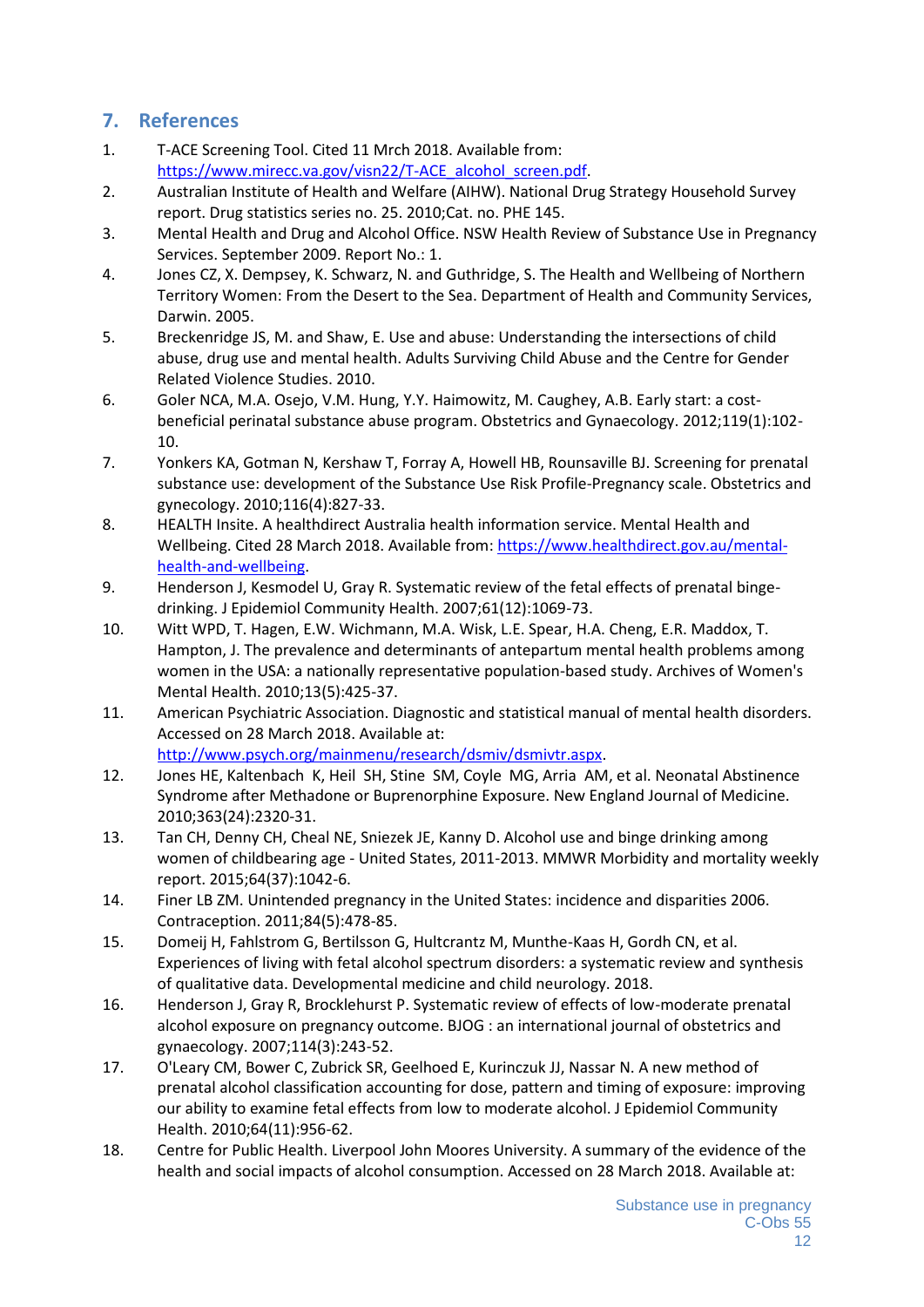http://www.cph.org.uk/wp-content/uploads/2016/01/LJMU\_CMO-Alcohol-Guidelines-Health- Review.pdf. Liverpool.: January 2014.

- 19. Reoux JP MK. Routine hospital alcohol detoxification practice compared to symptom triggered management with an Objective Withdrawal Scale (CIWA-Ar). American Journal of Addiction. 2000;9(2):135-44.
- 20. Agabio R. Thiamine administration in alcohol-dependent patients. Alcohol and alcoholism. 2005;40(2):155-6.
- 21. Lee KS, Conigrave KM, Patton GC, Clough AR. Cannabis use in remote Indigenous communities in Australia: endemic yet neglected. The Medical journal of Australia. 2009;190(5):228-9.
- 22. Dietz PE, L. Shapiro-Mendoza, C. Tong, V. Farr, S. and Callaghan, W. . Infant morbidity and mortality attributable to prenatal smoking in the US. . American Journal of Preventive Medicine 2010;39(1):45–52.
- 23. Laws PL, Z. and Sullivan, E. . Australia's mothers and babies 2008. Perinatal statistics series no. 24, AIHW cat. no. PER 50. . Sydney: Australian Institute of Health and Welfare National Perinatal Statistics Unit., 2010.
- 24. Office of the Surgeon G, Office on S, Health. Reports of the Surgeon General. The Health Consequences of Smoking: A Report of the Surgeon General. Atlanta (GA): Centers for Disease Control and Prevention (US); 2004.
- 25. Mullen PD CJ, Tabak ER, Glenday MC. Improving disclosure of smoking by pregnant women. American Journal of Obstetrics & Gynecology. 1991;165(2):409-13.
- 26. Oncken C. Nicotine replacement for smoking cessation during pregnancy. The New England journal of medicine. 2012;366(9):846-7.
- 27. Lumley J OS, Waters E. Interventions for promoting smoking cessation during pregnancy. Cochrane Database of Systematic Reviews. 2000;2.
- 28. Nordstrom BL, F. Treatment of cannabis use disorders: a review of the literature. The American Journal of Addictions. 2007;16(5):331-42.
- 29. National Cannabis Prevention and Information Centre. University of New South Wales. Management of cannabis use disorder related conditions: A clinician's guide. 2009.
- 30. Moir D, Rickert WS, Levasseur G, Larose Y, Maertens R, White P, et al. A comparison of mainstream and sidestream marijuana and tobacco cigarette smoke produced under two machine smoking conditions. Chemical research in toxicology. 2008;21(2):494-502.
- 31. Minnes SL, A. Singer, L. Prenatal Tobacco, Marijuana, Stimulant, and Opiate Exposure: Outcomes and Practice Implications. Addiction Science and Clinical Practice. 2011;6(1):57-70.
- 32. Minozzi S AL, Vecchi S, Davoli M. Maintenance agonist treatments for opiate dependent pregnant women. Cochrane Database of Systematic Reviews. 2008;16(2).
- 33. Good MM, Solt I, Acuna JG, Rotmensch S, Kim MJ. Methamphetamine use during pregnancy: maternal and neonatal implications. Obstetrics and gynecology. 2010;116(2 Pt 1):330-4.
- 34. Wright TE, Schuetter R, Tellei J, Sauvage L. Methamphetamines and pregnancy outcomes. Journal of addiction medicine. 2015;9(2):111-7.
- 35. Smith LM. Prenatal methamphetamine use and neonatal neurobehavioral outcome. neurotoxicology and teratology. 2008;30(1):20-8.
- 36. HL7 Australia http://site.hl7.org.au/.

## **8. Other suggested reading**

1. The NHMRC Australian Guidelines to Reduce Health Risks from Drinking Alcohol http://www.nhmrc.gov.au/guidelines/publications/ds10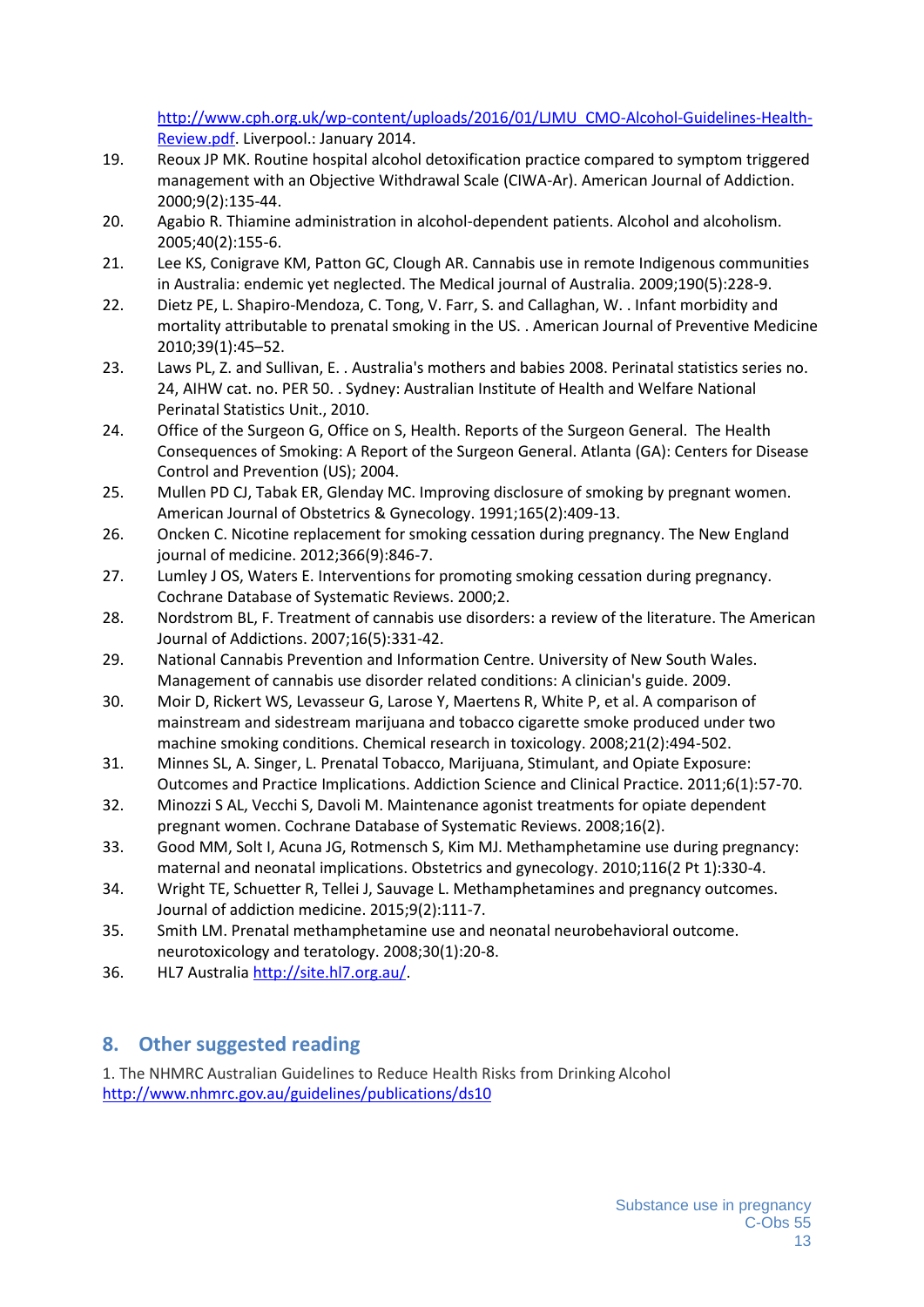## **9. Links to other College statements**

1. Evidence-based Medicine, Obstetrics and Gynaecology (C-Gen 15) http://www.ranzcog.edu.au/component/docman/doc\_download/894-c-gen-15-evidence based- medicine-obstetrics-and-gynaecology.html?Itemid=341

## **Appendices**

### **Appendix A Women's Health Committee Membership**

| <b>Name</b>                         | <b>Position on Committee</b>    |
|-------------------------------------|---------------------------------|
| Professor Yee Leung                 | Chair                           |
| Dr Joseph Sgroi                     | Deputy Chair                    |
| Associate Professor Lisa Hui        | Member                          |
| Associate Professor Ian Pettigrew   | <b>EAC Representative</b>       |
| Associate Professor Rosalie Grivell | <b>TAC Representative</b>       |
| Professor Susan Walker              | Member                          |
| Dr Tal Jacobson                     | Member                          |
| Dr Ian Page                         | Member                          |
| Dr John Regan                       | Member                          |
| Dr Craig Skidmore                   | Member                          |
| Associate Professor Janet Vaughan   | Member                          |
| Dr Bernadette White                 | Member                          |
| Dr Scott White                      | Member                          |
| Associate Professor Kirsten Black   | Member                          |
| Dr Greg Fox                         | <b>College Medical Officer</b>  |
| Dr Marilyn Clarke                   | Chair of the ATSI WHC           |
| Dr Martin Byrne                     | <b>GPOAC Representative</b>     |
| Ms Catherine Whitby                 | <b>Community Representative</b> |
| Ms Sherryn Elworthy                 | Midwifery Representative        |
| Dr Michelle Proud                   | <b>Trainee Representative</b>   |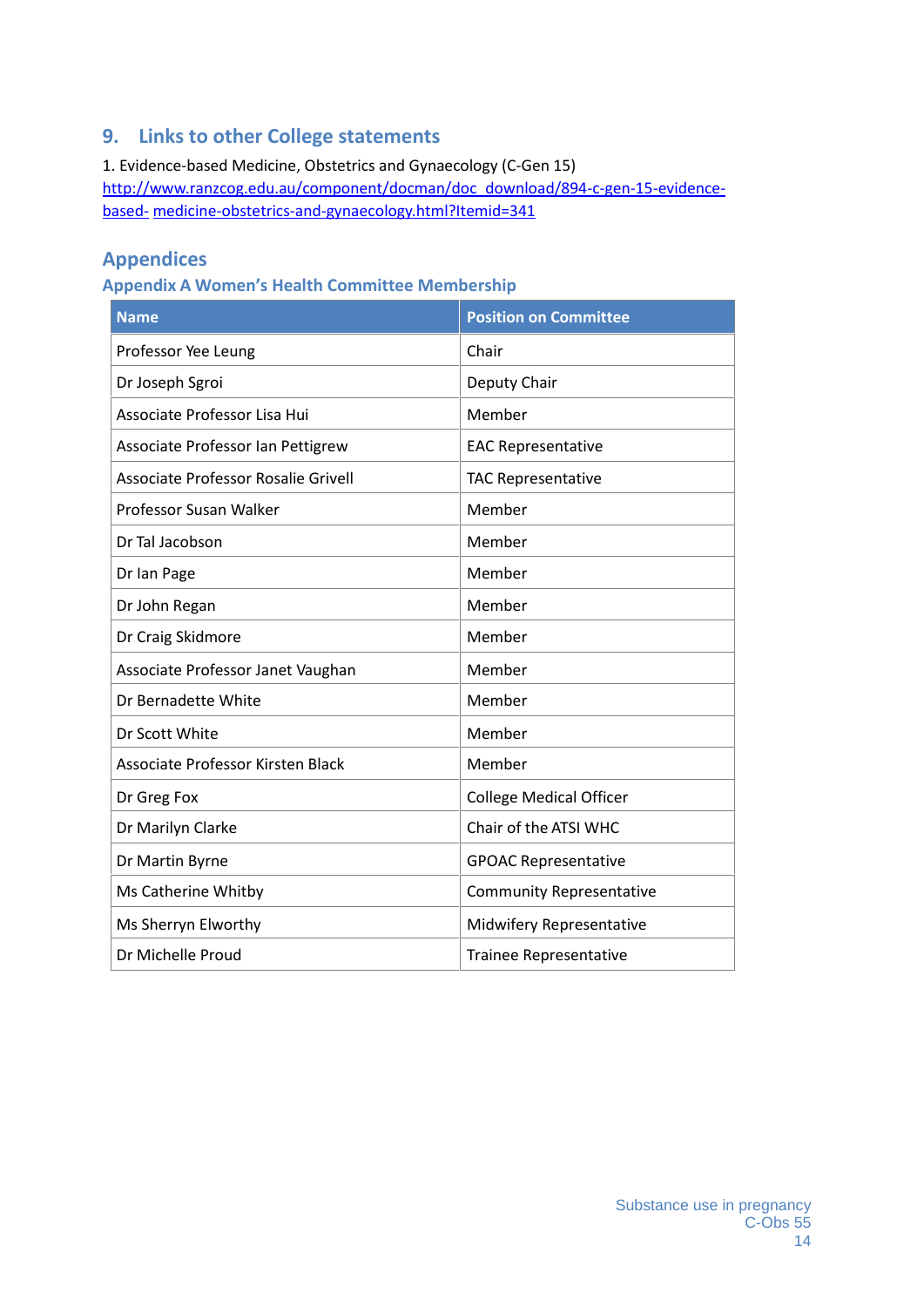#### **Appendix B Overview of the development and review process for this statement**

#### *i. Steps in developing and updating this statement*

This statement was originally developed in November 2013 and was most recently reviewed in March 2018. The Women's Health Committee carried out the following steps in reviewing this statement:

- Declarations of interest were sought from all members prior to reviewing this statement.
- Structured clinical questions were developed and agreed upon.
- An updated literature search to answer the clinical questions was undertaken.
- At the March 2018 face-to-face committee meeting, the existing consensus- based recommendations were reviewed and updated (where appropriate) based on the available body of evidence and clinical expertise. Recommendations were graded as set out below in Appendix B part iii)

#### *ii. Declaration of interest process and management*

Declaring interests is essential in order to prevent any potential conflict between the private interests of members, and their duties as part of the Women's Health Committee.

A declaration of interest form specific to guidelines and statements was developed by RANZCOG and approved by the RANZCOG Board in September 2012. The Women's Health Committee members were required to declare their relevant interests in writing on this form prior to participating in the review of this statement.

Members were required to update their information as soon as they become aware of any changes to their interests and there was also a standing agenda item at each meeting where declarations of interest were called for and recorded as part of the meeting minutes.

There were no significant real or perceived conflicts of interest that required management during the process of updating this statement.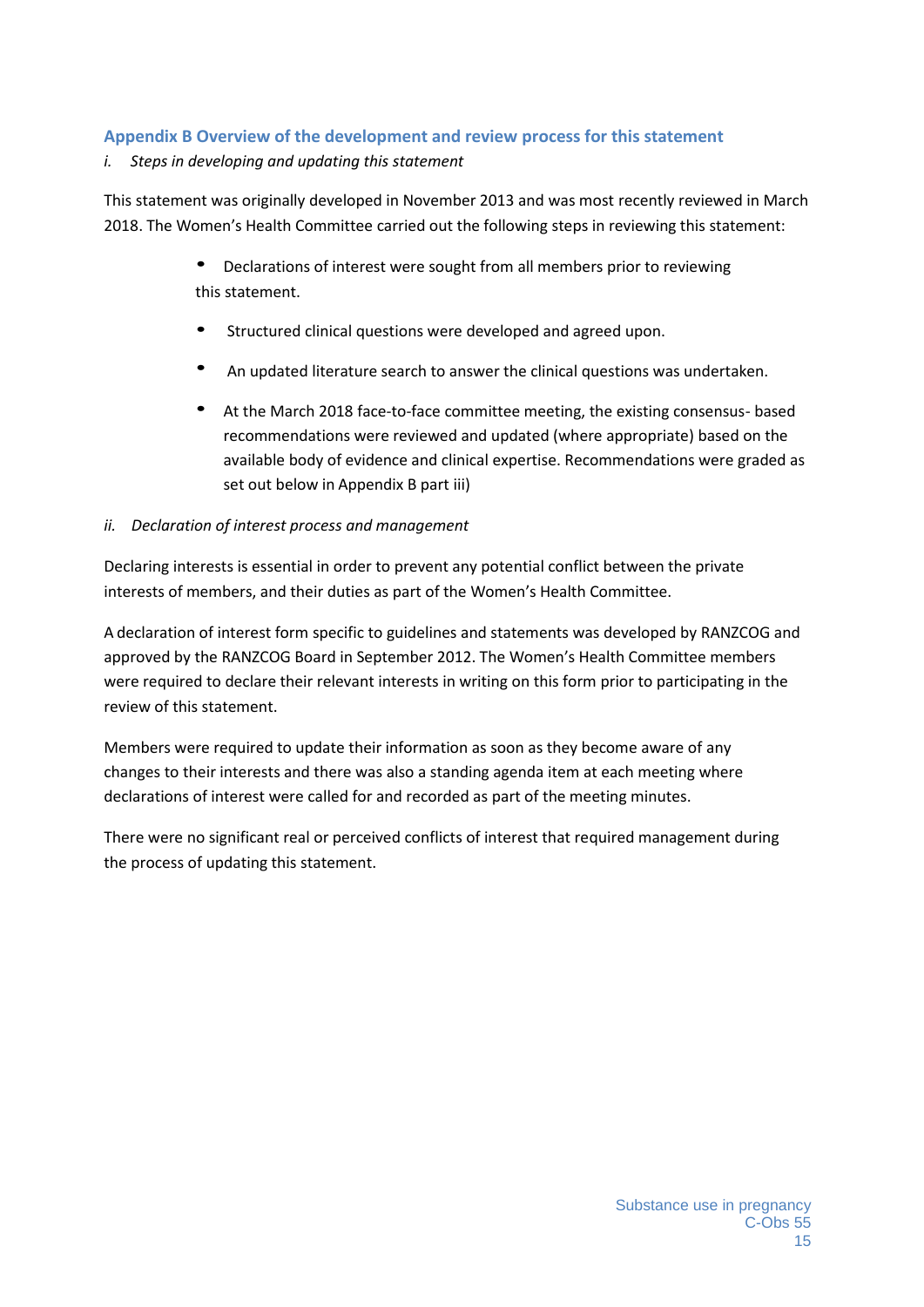#### *iii. Grading of recommendations*

Each recommendation in this College statement is given an overall grade as per the table below, based on the National Health and Medical Research Council (NHMRC) Levels of Evidence and Grades of Recommendations for Developers of Guidelines.Where no robust evidence was available but there was sufficient consensus within the Women's Health Committee, consensus- based recommendations were developed or existing ones updated and are identifiable as such. Consensus based recommendations were agreed to by the entire committee. Good Practice Notes are highlighted throughout and provide practical guidance to facilitate implementation. These were also developed through consensus of the entire committee.

| Recommendation category |   | Description                                                                                                    |
|-------------------------|---|----------------------------------------------------------------------------------------------------------------|
| Evidence-based          | A | Body of evidence can be trusted to guide practice                                                              |
|                         | B | Body of evidence can be trusted to guide practice<br>in most situations                                        |
|                         | С | Body of evidence provides some support for<br>recommendation(s) but care should be taken in<br>its application |
|                         | D | The body of evidence is weak and the<br>recommendation must be applied with caution                            |
| Consensus-based         |   | Recommendation based on clinical opinion<br>and expertise as insufficient evidence available                   |
| Good Practice Note      |   | Practical advice and information based on<br>clinical opinion and expertise                                    |